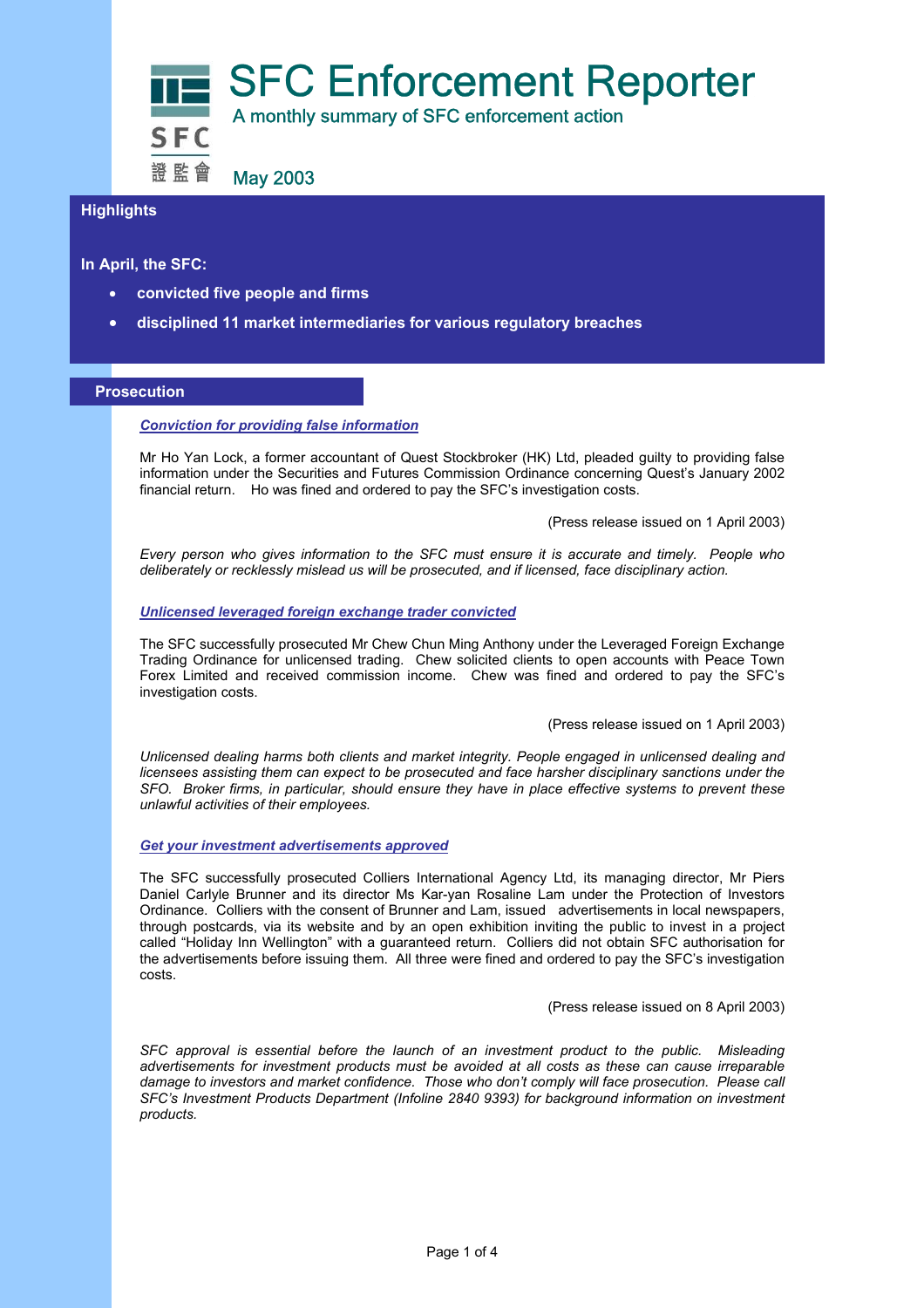

### **Discipline**

## *Revocation for theft*

The SFC revoked the licence of Mr Yeung Tsz Chung, a securities dealer's representative, for stealing over \$21 million over a substantial period of time at CLSA Ltd.

(Press release issued on 7 April 2003)

*The SFC will not condone those who abuse their clients' trust. Licensees who steal from their clients will be banned from the industry and face probable criminal prosecution by the Police.* 

#### *Don't help market manipulators*

The SFC reprimanded Mr Chong Tin Lung Benny for breaching internal rules of his former employers, Merrill Lynch (Asia Pacific) Ltd and Merrill Lynch Far East Ltd, and the spirit of the SFC's Code of Conduct. Chong gave the impression that he would help manipulate the Global Green Tech Group Ltd share price. It was only one of the conduct problems the SFC had found with him. Chong would have been suspended if he hadn't already been out of the industry since April 2002.

(Press release issued on 1 April 2003)

*Market manipulation is a criminal offence. The SFO imposes very serious penalties. Those who help manipulate a share may be prosecuted, and if licensed, face severe disciplinary action. The SFC noted Merrill Lynch had dismissed Chong and reported his actions.*

#### *Licences surrendered in warrant manipulation investigation*

As a result of the SFC's allegations that Mrs Chu Yuet Wah (Y W Chu) had either actively assisted or turned a blind eye to the manipulative trading by two former employees at Merrill Lynch (Asia Pacific) Limited of derivative warrants issued by Merrill Lynch International & Co C.V. from October 1998 to March 1999, Y W Chu voluntarily surrendered her licences as a securities dealer's representative and a commodity dealer's representative and undertook not to apply for new licences for 24 months. While she may exercise her rights as a major shareholder of Kingston Securities Ltd, Y W Chu undertook not to have any involvement in or influence over the day to day running of its business operations during the period.

Mr Chu Yuk Yui, a dealing director of Kingston, accepted an SFC reprimand for his failure to supervise and monitor Y W Chu's activities as well as for a number of internal control failings at Kingston which facilitated Y W Chu's trading malpractices including account opening deficiencies and inadequate audit trails.

(Press release issued on 3 April 2003)

*This case ends our investigation into the market manipulation of the Merrill Lynch derivative warrants. Market participants who are part of schemes to manipulate any market should take note that under the new regime they can either be prosecuted or face civil action. Those who are licensed by us will also face tougher penalties under the SFO.* 

### *Facilitating market manipulation leads to suspension*

The SFC suspended the licence of Ms Ng Wai Chi Iris for one week. Ng failed to make inquiries into trades placed by a third party purportedly on behalf of the account of one of her clients after her supervisor had told her to pay more attention to trading in the account. She also facilitated the third party's trading beyond the limit imposed on the account.

(Press release issued on 25 April 2003)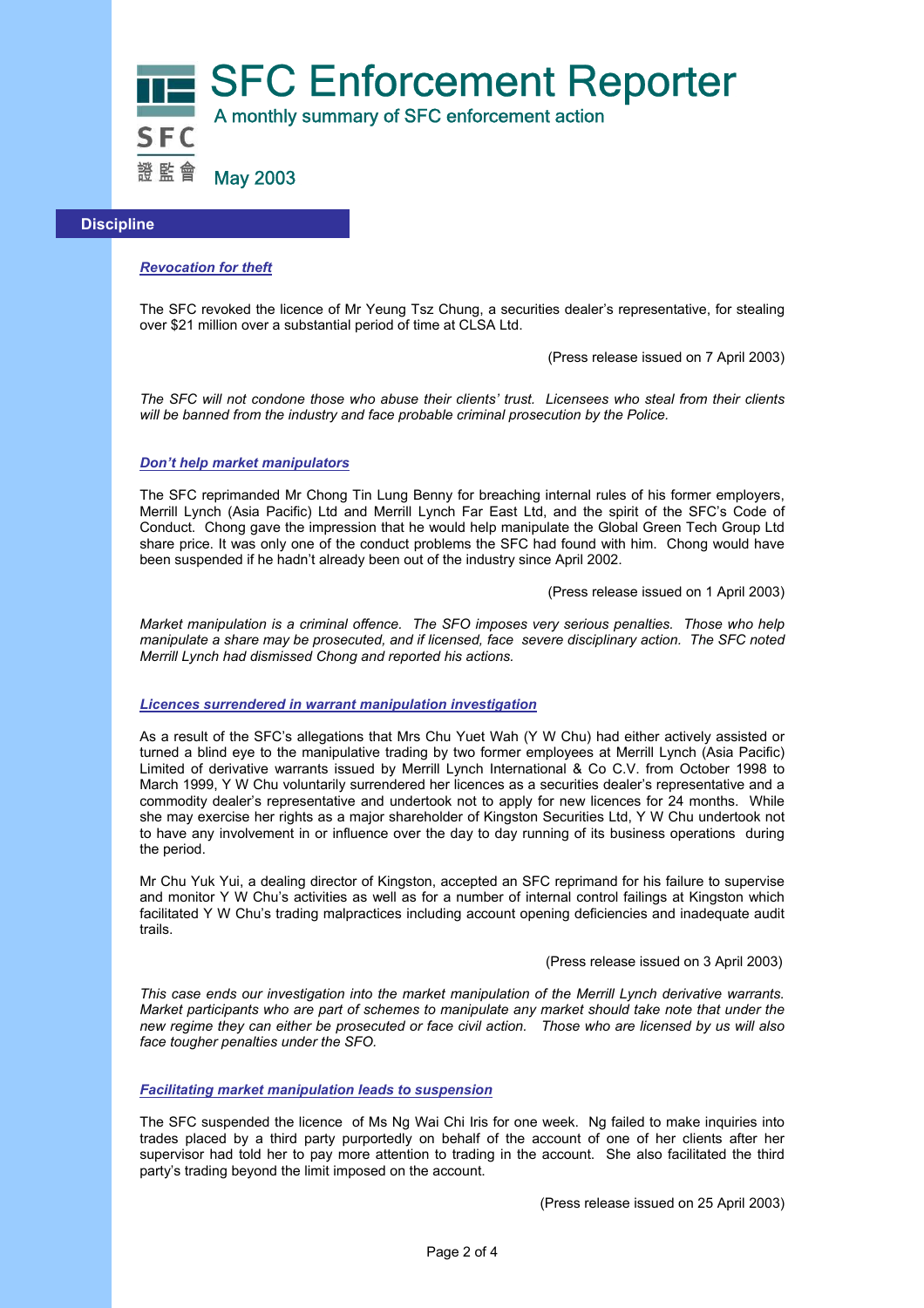**THE SFC Enforcement Reporter** 證監會 May 2003

*A licensee should always be alert to signs of possible market manipulation. Failure to question suspicious trading shows a disregard for market integrity. The SFC views such failures seriously and suspension periods will be considered in such cases.* 

## *Unprecedented sanctions by the Takeovers Executive*

The Takeovers and Mergers Executive of the SFC imposed cold shoulder orders on Mr Hui Chuen Kin Daniel and Mr Lui Bing Kin Michael, executive directors of International Capital Network Holdings Ltd (ICNH). Both Hui and Liu were denied access to the markets for 24 months and censured. Hui also voluntarily suspended his licence for 24 months.

The sanctions stemmed from the failure of the ICNH board to consult the Executive on the material transactions entered into by ICNH during an offer period and to issue a response document despite a ruling by the Takeovers Panel. (The cold shoulder orders on Hui and Liu will take effect on 17 June 2003 to allow ICNH time to find another licensed person to carry on its investment advisory business.)

(Press release issued on 24 April 2003)

*The sanctions on Hui and Liu were imposed by agreement without admission of fault. This is the first time cold shoulder orders were ever imposed not in relation to Rule 26.1 of the Takeovers Code but rather to other provisions of the Code.* 

### *Suspension for allowing unauthorised trading and misleading clients*

The SFC suspended Mr Ho Ying Wai for three months. Ho breached both the Code of Conduct and his employer's internal policies by allowing a third party to operate a client's account without obtaining written authorisation from the client. Ho also provided misleading information to the client and her husband on the account's trading activities. Ho appealed against the decision to the Securities and Futures Appeals Panel but withdrew his appeal on 1 April 2003.

(Press release issued on 4 April 2003)

*Grave doubts are cast on the fitness and properness of licensees who provide misleading information to their clients. Those who do so will face possible suspension. We will also punish any licensee who*  fails to obtain a client's written consent before letting a third party trade in the account and to follow an *employer's internal policies or guidelines and the requirements in the Code of Conduct.* 

## *Reprimand for firm and director for breach of the Financial Resources Rules*

Global Credit Securities Ltd failed to maintain the minimum liquid capital for some periods in 2001. It even provided false and misleading information to the SFC that it had met the requirement. It also had inadequate internal controls to ensure continuous compliance with the FRR and failed to supervise its employees diligently. The SFC reprimanded the firm and its supervisory director, Ms Yip Wan Fung Christie.

(Press release issued on 23 April 2003)

*A licensed firm must ensure its FRR calculations are accurate; and must not lie to the SFC.* 

### *Severe reprimanded for poor internal controls*

The SFC severely reprimanded Philips Securities (HK) Ltd for a host of internal controls failings over a substantial period of time. These included inadequate controls over change of client information, absence of written policies and procedures for assessing market risk or on margin calls, and inadequate controls on accounts with overdue balances.

(Press release issued on 29 April 2003)